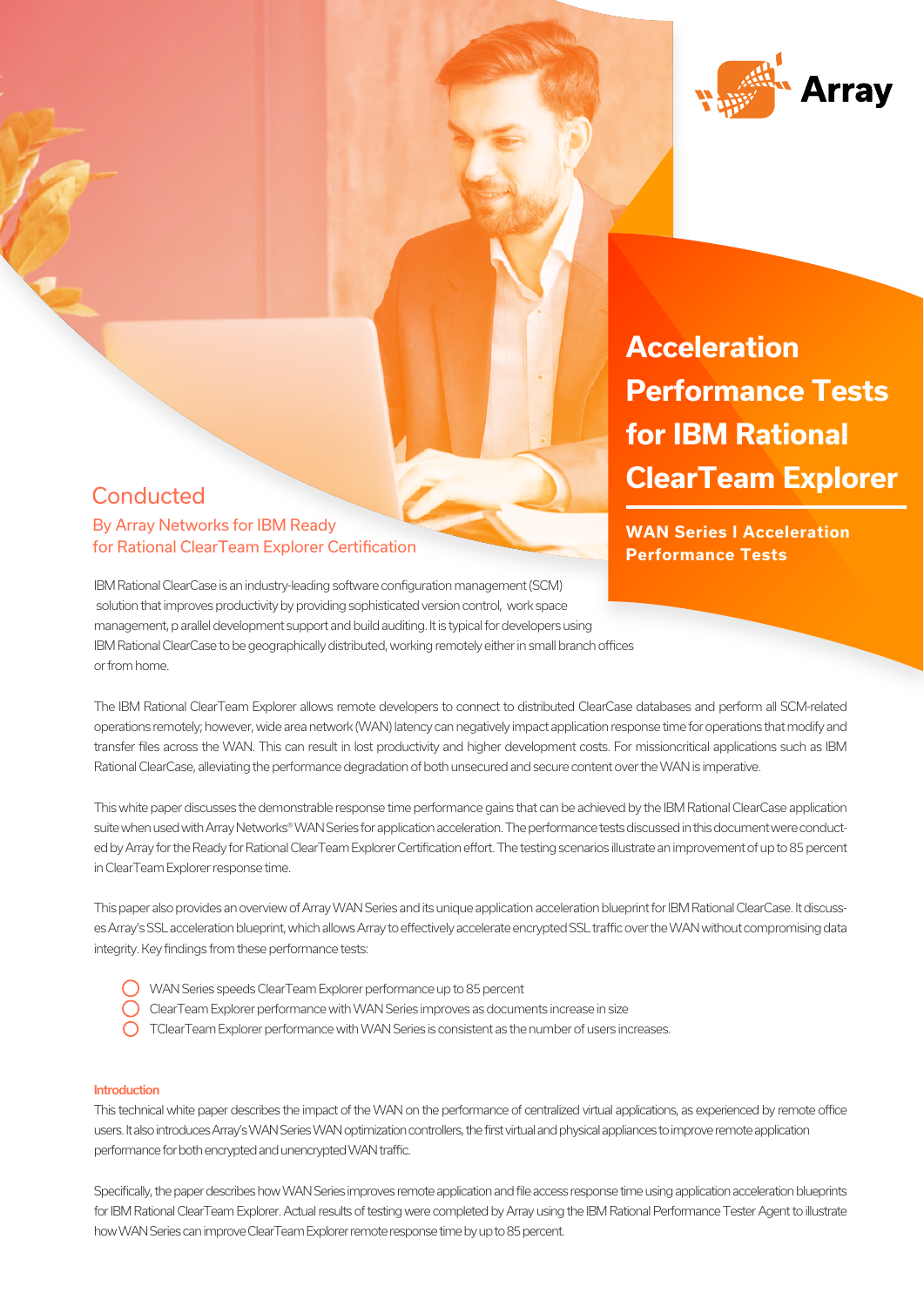

### The Impact of the WAN on Remote Application Access

More and more enterprises are consolidating application and file resources and services at the data center in order to manage costs and maintain control of management and security. As consolidation moves data and applications away from remote office users – one of the largest groups of consumers of these resources – those users must carry out their daily work by accessing these services remotely over the WAN.

The negative effect of the WAN on application performance has long been recognized. This negative effect has roots in the generally inferior characteristics of these long-range networks, as compared to the 1Gbps LAN networks deployed locally within a corporate office or campus.

These poor WAN characteristics include:

- Limited bandwidth: tens of Mbps and often far less
- $\bigcap$  Latency: tens to hundreds of ms

Depending on the protocol or application running between the remote office and the data center, the WAN can significantly impact performance. Some protocols, such as FTP or HTTP, suffer mainly from bandwidth limitations, especially when they are used to transfer large files. Chattier protocols such as CIFS, which provide file-sharing services, are sensitive to both limited bandwidth and high latency on the WAN, and suffer even poorer performance.

Increasingly, IT managers are addressing WAN issues by adopting WAN optimization appliances and clients. Deployed both in the data center and in remote office locations, these physical and/or virtual appliances and clients work together to intercept traffic flows between remote office workers and data center servers and to perform operations that accelerate these flows. They typically perform some or all of the following operations:

◯ Data compression and de-duplication

Protocol optimization

O TCP optimization

 $\bigcirc$  Traffic prioritization or shaping

If implemented correctly in the WAN optimization appliance or client, these techniques can mitigate the WAN effect and significantly improve the performance of consolidated applications accessed by remote office users. Array's WAN Series product line delivers these WAN optimization techniques via physical or virtual appliances, and is also available for Windows 7 and Windows Server 2008 to support individual users or branch offices.

#### Application Acceleration Blueprint for ClearTeam Explorer

Array's application blueprints, which are embedded in the WAN Series software, understand application protocols and semantics with greater accuracy than traditional packet compression and optimization solutions do. WAN Series accelerates all generic HTTP/HTTPS traffic and, with the help of blueprints, optimizes specific mission-critical applications such as IBM Rational ClearTeam Explorer, Microsoft Office, and SharePoint. A unique object differencing engine works with the knowledge provided by the blueprints to transmit only changes in the data, thus significantly reducing the amount of traffic that goes over the network. This reduction in network traffic over the WAN dramatically cuts down application and file access response times, in some cases by more than 85 percent.

#### SSL Acceleration Blueprint

Enterprises today are increasingly concerned about the security of information, especially in remote-office locations where security is weaker and IT and security staffing is limited. For this reason, enterprises have adopted SSL to ensure privacy between authorized users and corporate servers.

In Web-based portals and applications, this takes the form of HTTPS, a transport protocol between clients and servers. SSL presents a fundamental problem for products that accelerate application or file traffic between remote offices and data center servers. With SSL, all session-layer data is encrypted and is not compressible. Because SSL uses cryptographic keys that vary depending on time of day and individual user session, no two sessions' traffic streams look the same; thus, differencing of this encrypted data is not possible. In order to address these problems, Array has implemented an SSL acceleration blueprint within its WAN Series product line.

- $\bigcap$  Transparency WAN Series utilizes native server certificates for SSL session initialization, eliminating the cost and
- complexity of managing certificates on individual acceleration devices
- $\bigcirc$  Security Private server keys never leave the secure data center

By achieving these goals, WAN Series can inspect and accelerate SSL-encrypted traffic over the WAN securely and with neither additional management of certificates nor private keys.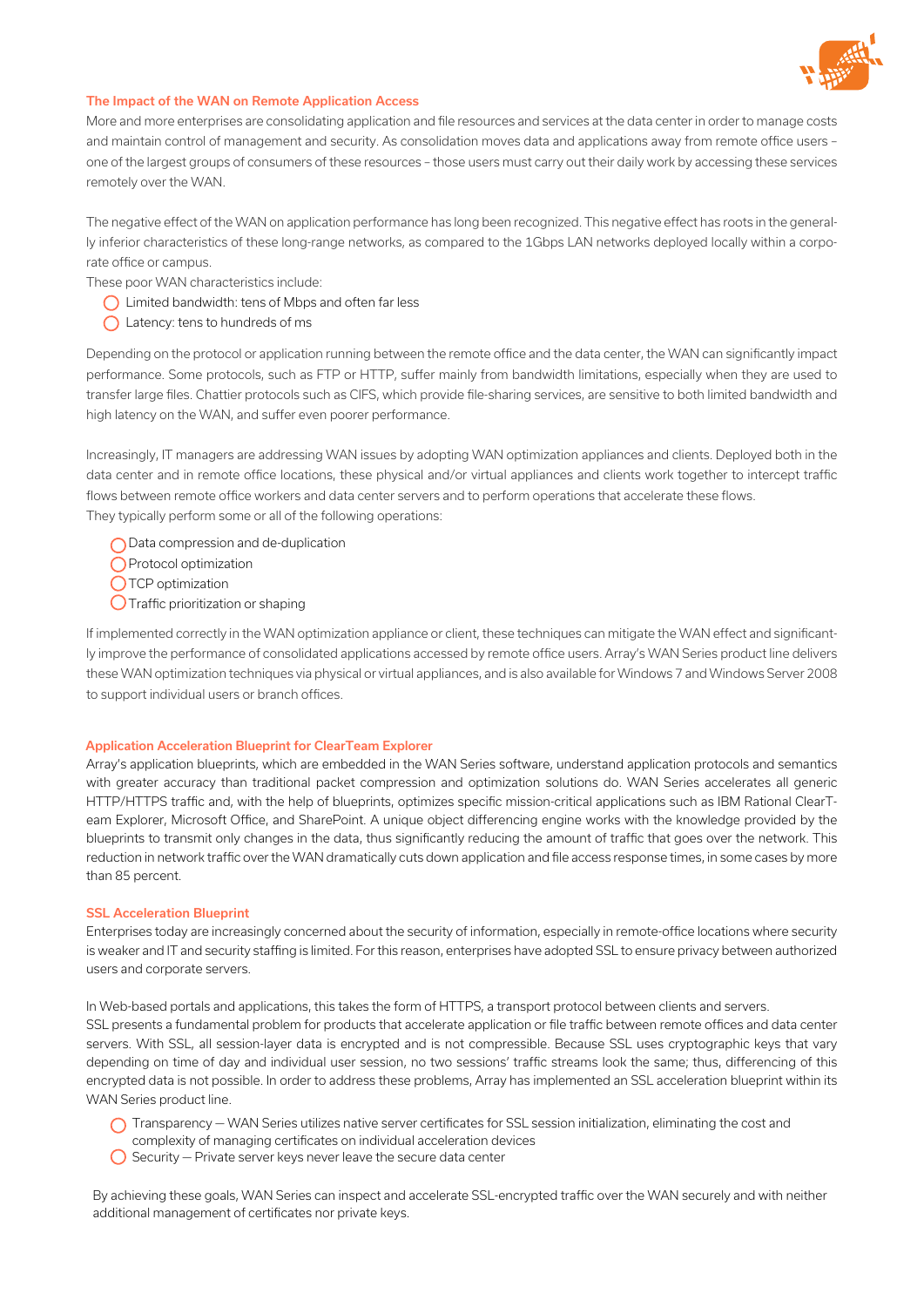

# Array ClearTeam Explorer Performance Tests

The following tests demonstrate how WAN Series dramatically improves ClearTeam Explorer performance over a WAN. The results collected using the IBM Rational Performance Tester Agent show the benefits of the performance improvements achieved before and after adding vWAN virtual appliances to the test configuration.

# Test Configuration

The test configuration, (see Table 1 and Figure 1) was made up of a ClearCase Content Server, a Rational Performance Tester Agent simulating a ClearTeam Explorer client, and two WAN Series physical appliances, each "residing" on either side of the WAN. vWAN virtual appliances can be loaded on an industry-standard server and configured with either VMware ESXi, KVM, Hyper-V or Microsoft Windows Server 2008 hypervisors. In this configuration, WAN2100 physical appliances were used.

The test configuration variables included file sizes and types. All but one of the test scenarios were configured for a single user. For all of the test configurations, the network bandwidth was limited to 1Mbps speed with 200 ms of latency.

#### Table 1 – Test Configuration

|                         | <b>ClearCase Content Server</b> | <b>ClearTeam Explorer Client</b><br>using Rational Performance<br><b>Tester Agent</b> | <b>WAN Series Physical</b><br><b>Appliances</b> |
|-------------------------|---------------------------------|---------------------------------------------------------------------------------------|-------------------------------------------------|
| <b>Server Class</b>     | Xeon                            | Xeon                                                                                  | Xeon                                            |
| <b>Number of CPUs</b>   | 4                               | 4                                                                                     | 2                                               |
| <b>CPU Details</b>      | $2.6$ GHz                       | $2.6$ GHz                                                                             | $2.6$ GHz                                       |
| <b>Main Memory</b>      | $16$ GB                         | $2$ GB                                                                                | $2$ GB                                          |
| <b>Operating System</b> | Windows Server 2008 R2          | Windows 7                                                                             | <b>Array Proprietary</b>                        |



#### Test Case Scenarios

Array performance was examined in multiple tests with the following attributes:

- 1Mbps link speed and 200 ms latency
- O Multiple file types

#### Test Results

The tests results demonstrate the performance of the first pass of traffic over the WAN, where the WAN Series appliance has not learned about the ClearTeam Explorer traffic, compared to the performance of the second pass, where the WAN Series appliance has learned about the traffic and performed optimization and differencing of ClearTeam Explorer traffic. Performance improvements in the certification tests varied depending on a number of factors (e.g. different file types, file size, utilization of the WAN Series by other applications). These tests resulted in Array receiving the IBM "Ready for Rational" certification for ClearTeam Explorer.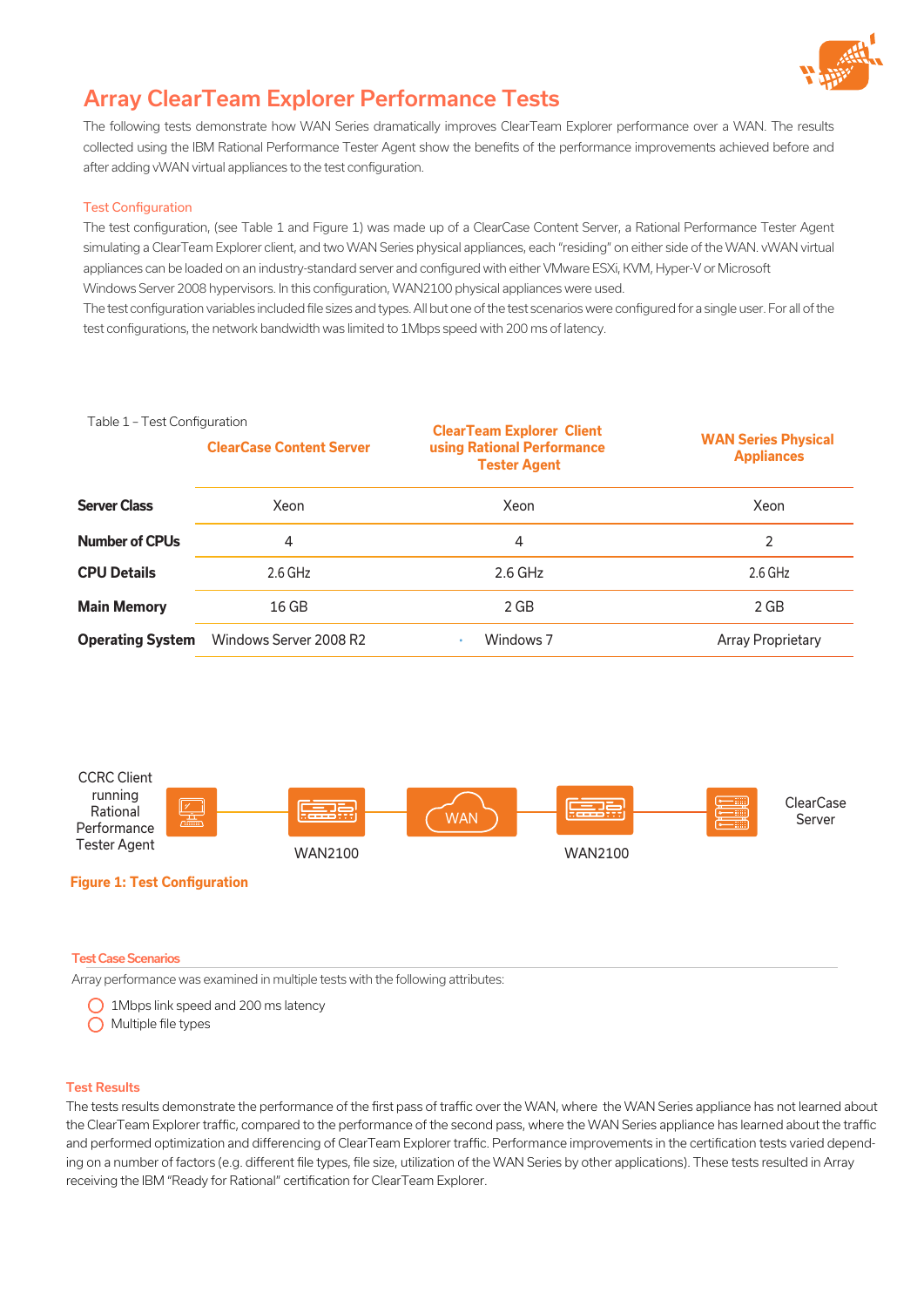

# TTP Check-In Response Time (Seconds)

Goal: Compare the effects of check-in files with different file sizes (1MB, 10MB) and types (Word and PPT), both with and without Array's WAN Series enabled. Results: Array WAN Series appliances reduced the check-in response time by as much as 83%. Response time improved as files sizes increased.

| <b>Array Connection</b>         | 1 MB PPT | 10 MB PPT | 10 MB Doc |
|---------------------------------|----------|-----------|-----------|
| <b>Without WAN Series</b>       | 14       | 142       | 218       |
| <b>1st pass with WAN Series</b> |          | 47        | 17        |
| 2nd pass with WAN Series        |          | 16        | 8         |
| Improvement %                   | 58%      | 77%       | 83%       |



# Chart 1: HTTP Check-In

# HTTP Check-Out Response Time (Seconds)

2

Goal: Compare check-out of files with different file sizes (1MB, 10MB, and 45MB) and types (Word and PPT), both with and without Array's WAN Series enabled. Results: Array WAN Series appliances reduced the check-out response time by as much as 85%. Response time improved as files sizes increased.

| <b>Array Connection</b>   | 1 MB PPT | 10 MB PPT | 10 MB Doc | 45 MB Multi |
|---------------------------|----------|-----------|-----------|-------------|
| <b>Without WAN Series</b> |          | 44        | 118       | 643         |
| 1st pass with WAN Series  | 6        | 14        | 59        | 194         |
| 2nd pass with WAN Series  |          |           | 18        | 104         |
| Improvement %             | 78%      | 84%       | 85%       | 84%         |



Chart 2: HTTP Check-Out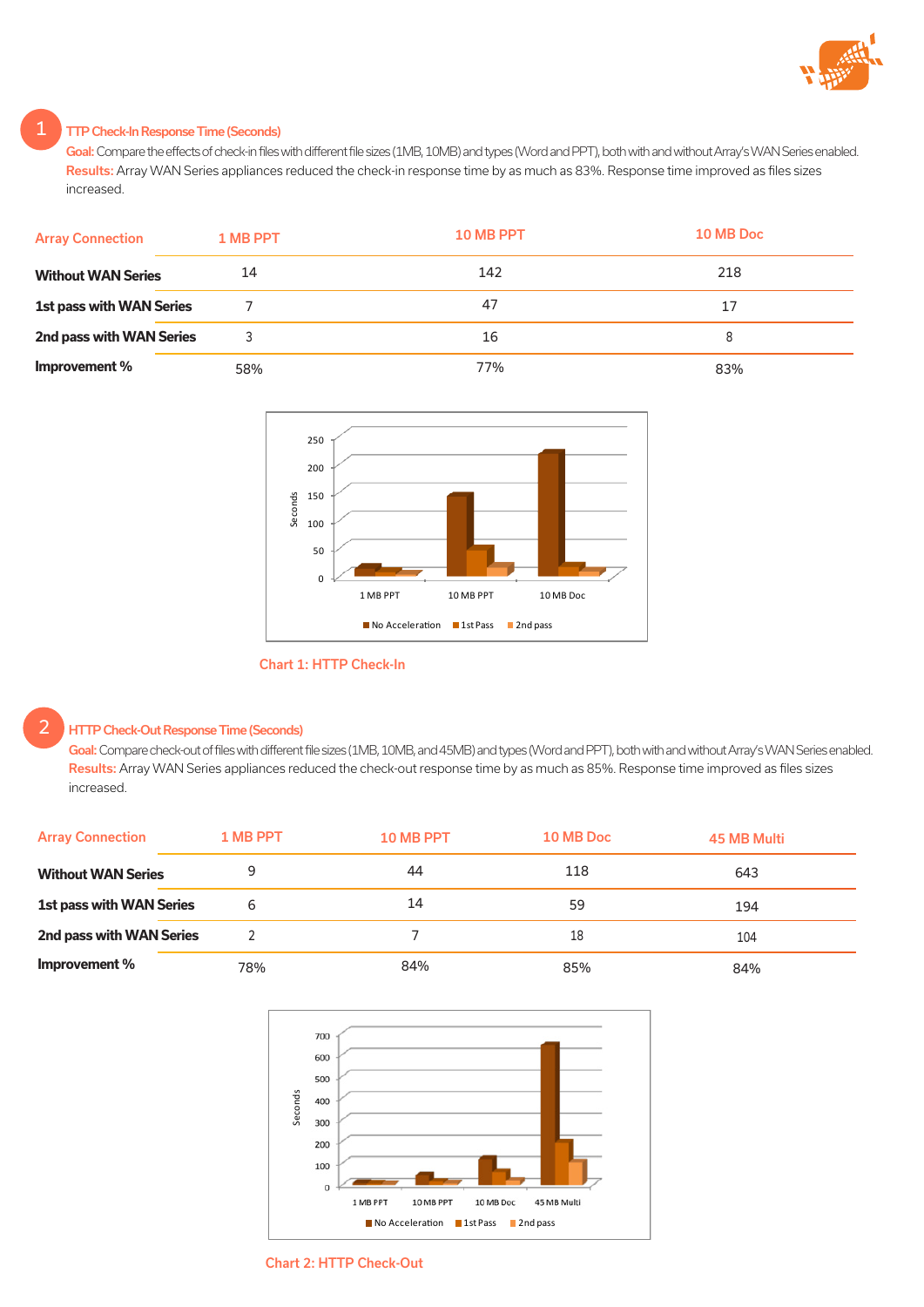

## HTTP Add File to Source Response Time (Seconds)

Goal: Compare response times when adding file to source with different file sizes (1MB and 10MB).

Results: Array WAN Series appliances reduced the add file to source response time by as much as 86%. Response time improved as files sizes increased.





Chart 3: HTTP File Add File to Source

# HTTPS Check-In Response Time (Seconds)

4

3

Goal: Compare check-in of files with different file sizes (1MB, 10MB) and types (Word and PPT), both with and without Array's WAN Series enabled.

Results: Array WAN Series appliances reduced the check-in response time by as much as 90%. Response time improved as files sizes increased.





Chart 4: HTTPS Check-In Response Time (Seconds)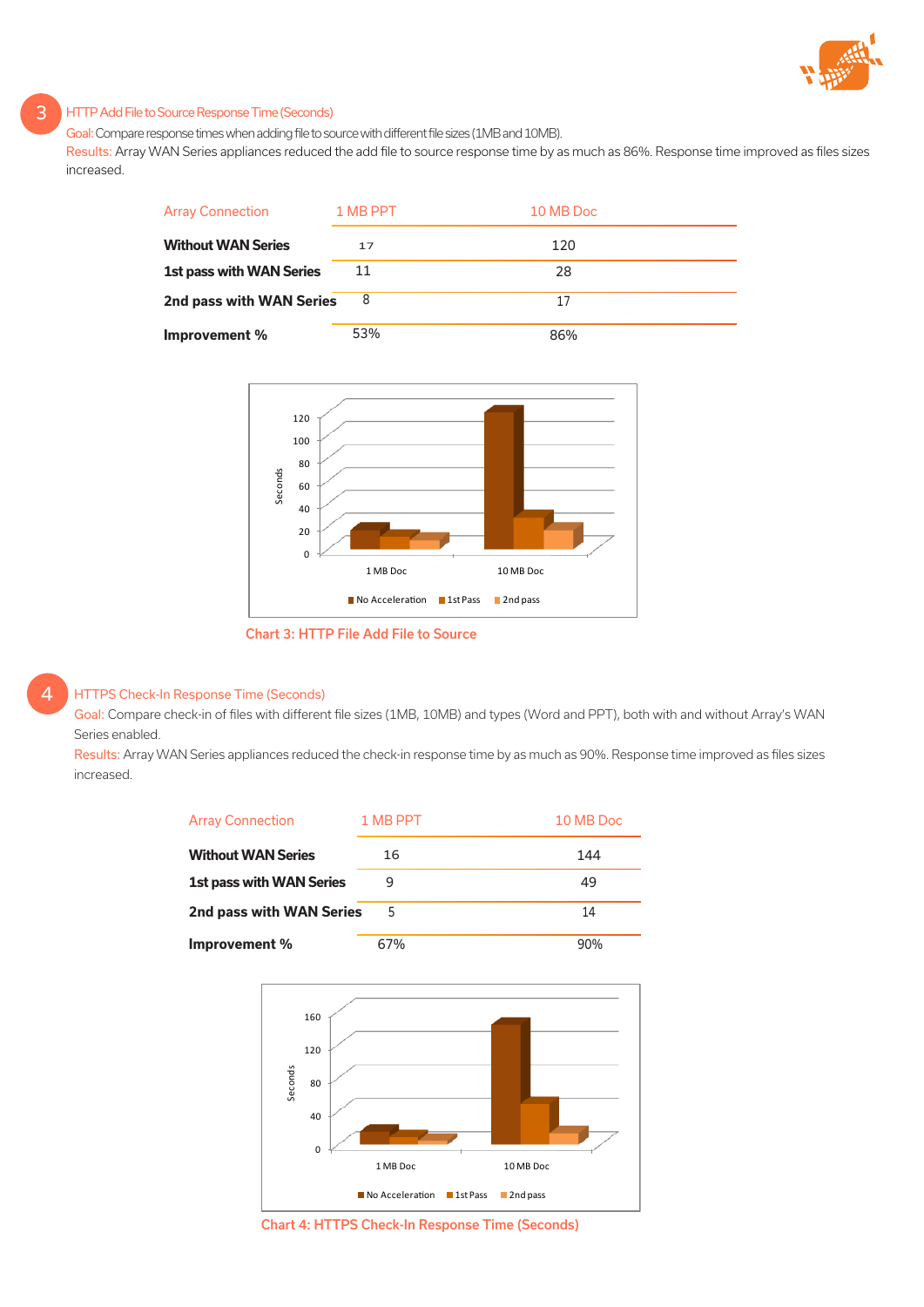

## HTTPS Check-Out Response Time (Seconds)

Goal: Compare check-out of files with different file sizes (1MB, 10MB) and types (Word and PPT), both with and without Array's WAN Series enabled. Results: Array WAN Series appliances reduced the check-out response time by as much as 94%. Response time improved as files sizes increased.

| <b>Array Connection</b>         | 1 MB PPT | 10 MB Doc |
|---------------------------------|----------|-----------|
| <b>Without WAN Series</b>       | 13       | 124       |
| <b>1st pass with WAN Series</b> | 11       | 17        |
| 2nd pass with WAN Series        | 3        |           |
| Improvement %                   | 77%      | 94%       |



Chart 5: HTTPS Check-Out Response Time (Seconds)

# HTTPS Add File to Source Response Time (Seconds)

6

5

Goal: Compare response times when adding file to source with different file sizes (1MB and 10MB).

Results: Array WAN Series appliances reduced the add-to-source response time by as much as 90%. Response time improved as files sizes increased.

| <b>Array Connection</b>         | 1 MB PPT | 10 MB Doc |
|---------------------------------|----------|-----------|
| <b>Without WAN Series</b>       | 19       | 122       |
| <b>1st pass with WAN Series</b> | 13       | 25        |
| 2nd pass with WAN Series        | 9        | 16        |
| Improvement %                   | 53%      | 90 %      |



Chart 6: HTTPS Add-File-to-Source Response Time (Seconds)